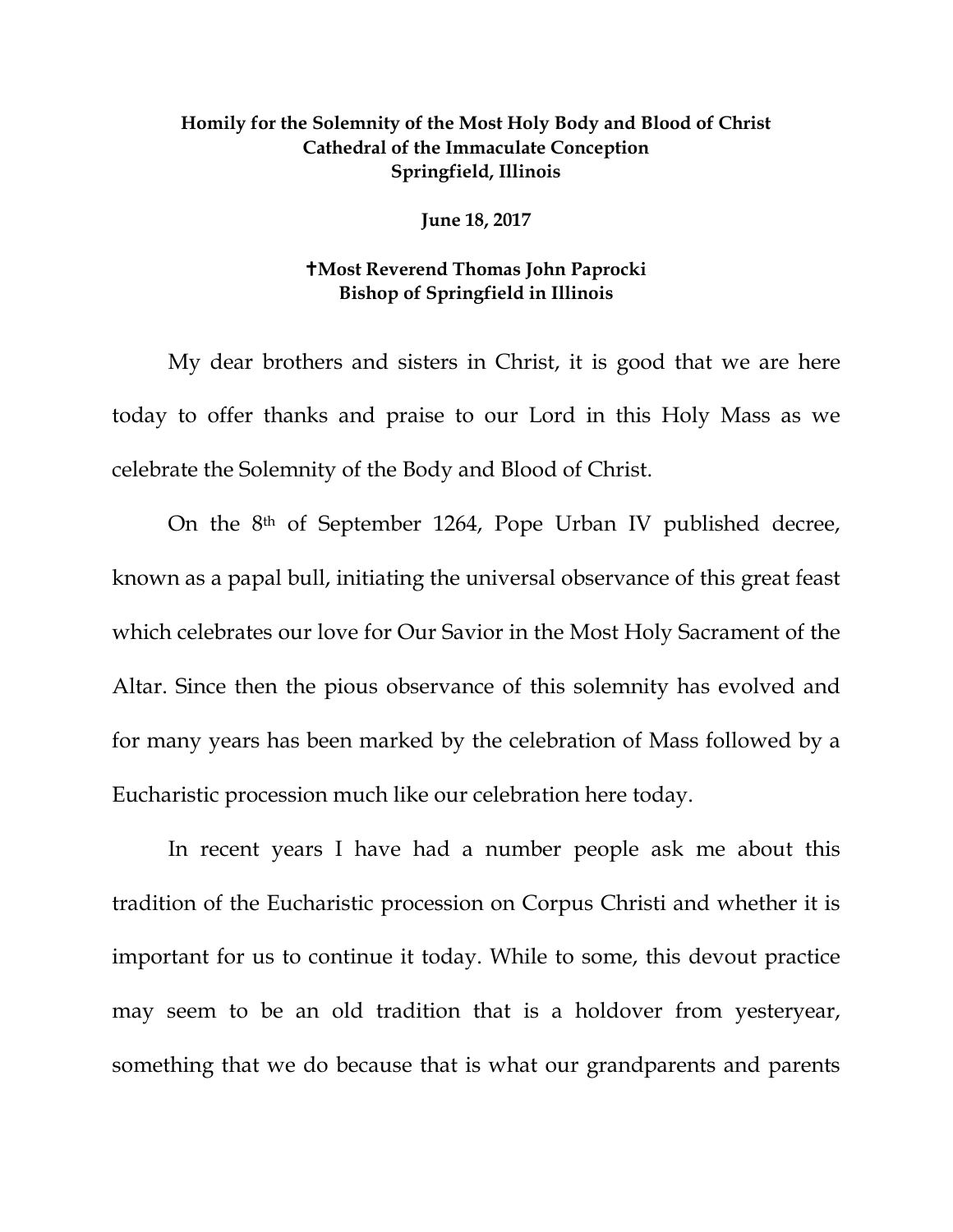did. I would maintain that this celebration in which we bear public witness to our faith and devotion to our Lord present in the most Blessed Sacrament is a crucial aspect of our liturgical year. For our Lord's presence in the Eucharist is not only the source and summit of our faith in which we experience God's love for us, it is the spiritual food that fortifies us so that we might live as faithful disciples of Jesus Christ.

Blessed Pope Paul VI explained the point of our public piety in taking the Blessed Sacrament out from the church into the streets, saying that the Church desires

> to dispel the mysterious silence that surrounds the Eucharist, and to emit a triumphant cry that bursts through the walls of sanctuaries and overwhelms the streets of cities so as to infuse the whole human community with joy at the presence of Christ.[1](#page-5-0)

In our Gospel today, we hear the climax of the well-known Bread of

Life Discourse, in which our Lord tells those who had gathered to hear

Him while teaching in the Synagogue in Capernaum:

Amen, amen, I say to you, unless you eat the flesh of the Son of Man and drink his blood, you do not have life within you. Whoever eats my flesh and drinks my blood has eternal life, and I will raise him on the last day. For my flesh is true food, and my blood is true drink. Whoever eats my flesh and drinks my blood remains in me and I in him.[2](#page-5-1)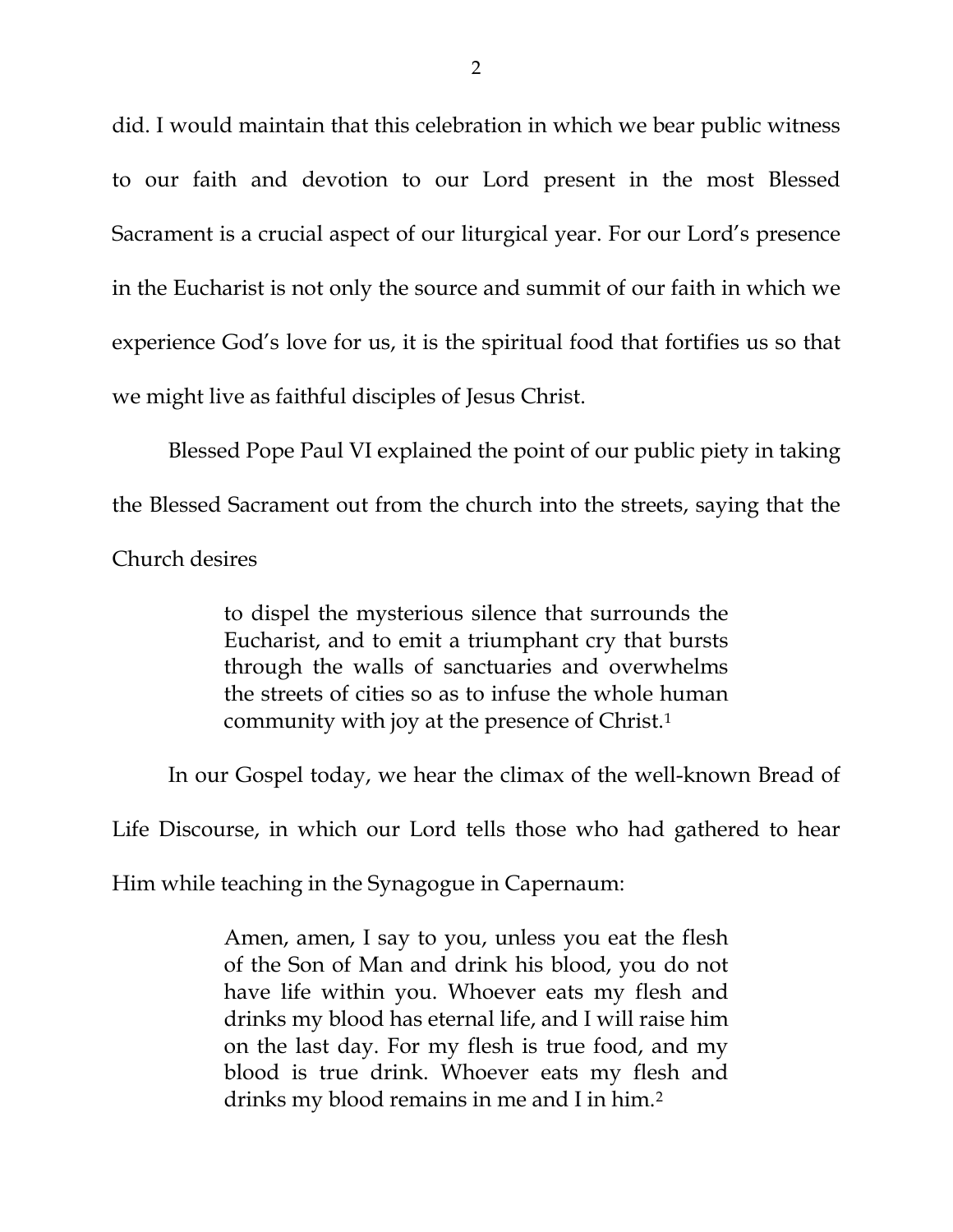In these words from the gospel of Saint John, our Lord lays out the fundamental understanding of the Eucharist as true food and true drink. However, he does not stop with telling us that the Eucharist will be the sustenance for our spiritual lives, rather he goes on to explain the divine relationship that is formed by those who receive Him in the Most Holy Eucharist, namely, that we remain in a relationship with Christ and, in turn, He remains in relationship with us.

My dear brothers and sisters, given this understanding of our relationship with God and the love that we share with Him, we are called to bear witness to that love in our daily lives through living as true Christian disciples and sharing that love with those whom we encounter.

To help understand what it means to live as a true Christian disciple, imagine that you are standing at the edge of a lake skipping stones on the water. What happens as you pick up that stone and throw it toward the water? It hits the water and forms a ring that turns into another ring; but it doesn't stop there, as it skips across the water it does this again and again, forming many rings that spread out from where it made contact. This is how we ought to view our duty to be disciples of Jesus Christ: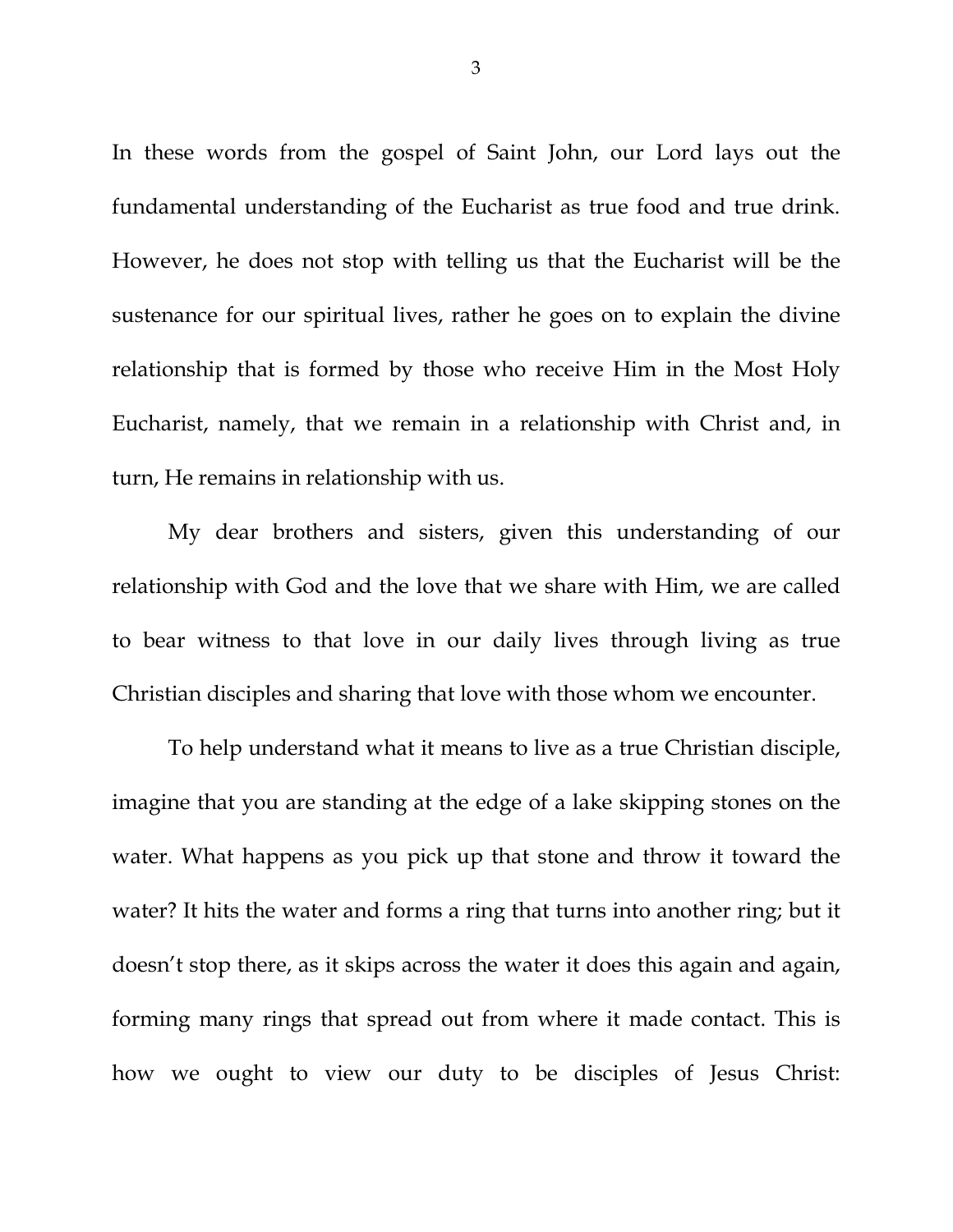strengthened in our faith and love of God by our reception of the Eucharist, Jesus calls us to share that love with those around us. Then, when we bear witness to Christ as the center of our lives by our actions, we will influence those around us to live in a similar manner. Eventually, that reach will grow as they too live Christ-centered lives, and so on. In doing so, we will help to build up the kingdom of God as more and more people are inspired to live their lives focused on the love of Christ as His disciples.

This is the life that the Lord invites us constantly to live. By receiving the Body and Blood of Christ into our hearts we can then bring the living Lord into this world in three ways. The first manifestation of Christ in our lives is our human presence to others. To be present to others is a simple and powerful act of self-giving. To be present to others in an attentive and kindly manner is to allow the grace of the Lord to be there at work in the world.

The second manifestation of Christ is in our speaking. Whenever our words are kind and thoughtful, patient and understanding, then the word of God is alive and active through us. People's lives are nourished by the words they hear from us.

4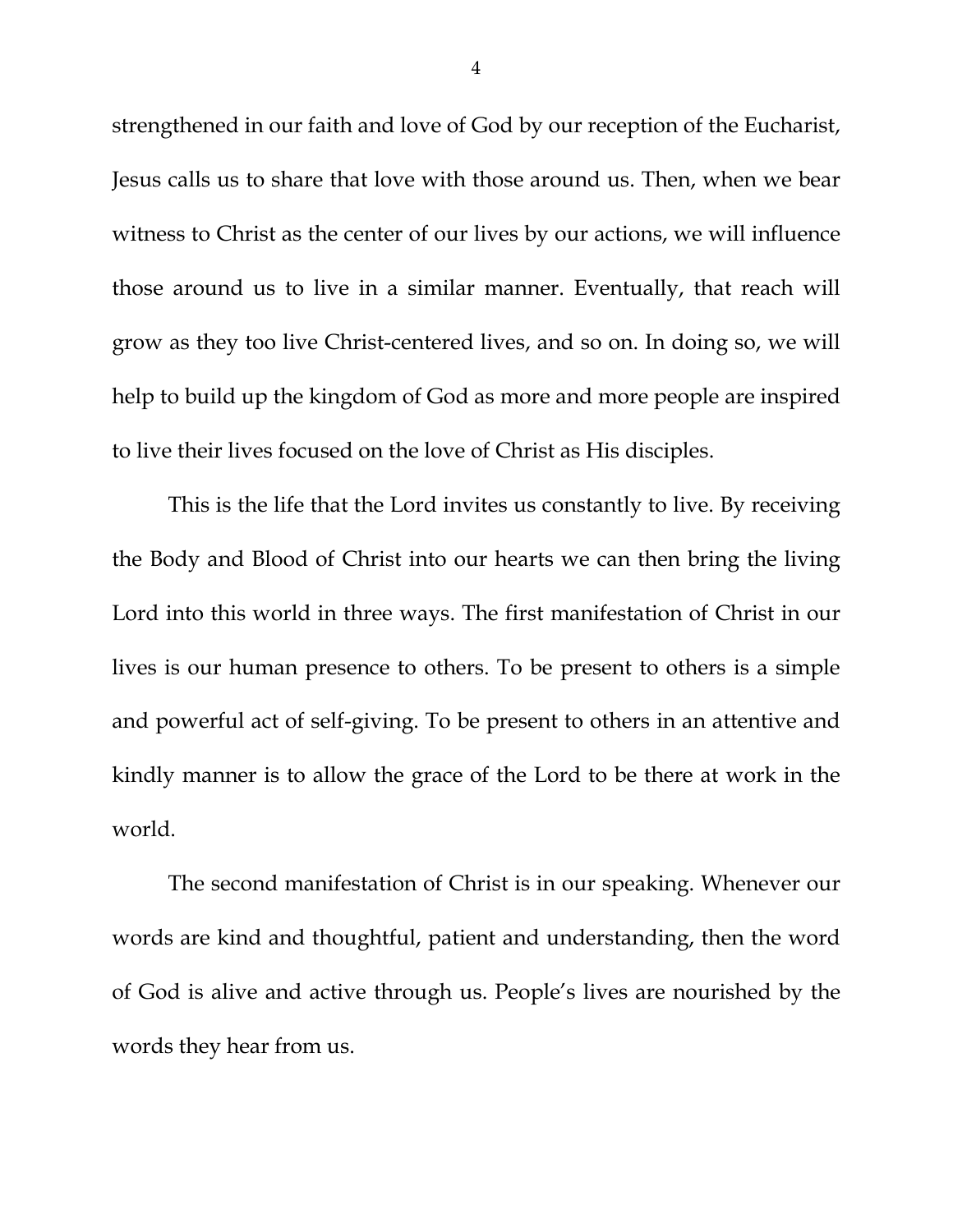The third gift of Christ to the world comes through the sharing of love and affection, kindness and consideration. Members of the Lord's family, his brothers and sisters, live by this spirit.

St. Josemaría Escrivá, in his book, *Christ is passing by*, wrote:

The Corpus Christi procession makes Christ present in towns and cities throughout the world. But His presence cannot be limited to only one day, like a sound you hear and then forget. It should remind us that we have to discover our Lord in our ordinary everyday activities. Side by side with this solemn procession there is the simple silent procession of the ordinary life of each Christian. . . . Let us ask our Lord, then, to make us souls devoted to the Blessed Eucharist, so that our relationship with Him brings forth joy and serenity and a desire for justice. In this way we will make it easier for others to recognize Christ; we will put Christ at the center of all human activities.[3](#page-5-2)

So, today, as we join together in observing this beautiful tradition of

the Church through which we bear witness to our faith and love of our Lord in the Blessed Sacrament, may we also be mindful of always bearing witness to our love of Christ in our daily lives by living as true disciples of our Risen Lord.

May God give us this grace. Amen.

 $\overline{\phantom{a}}$